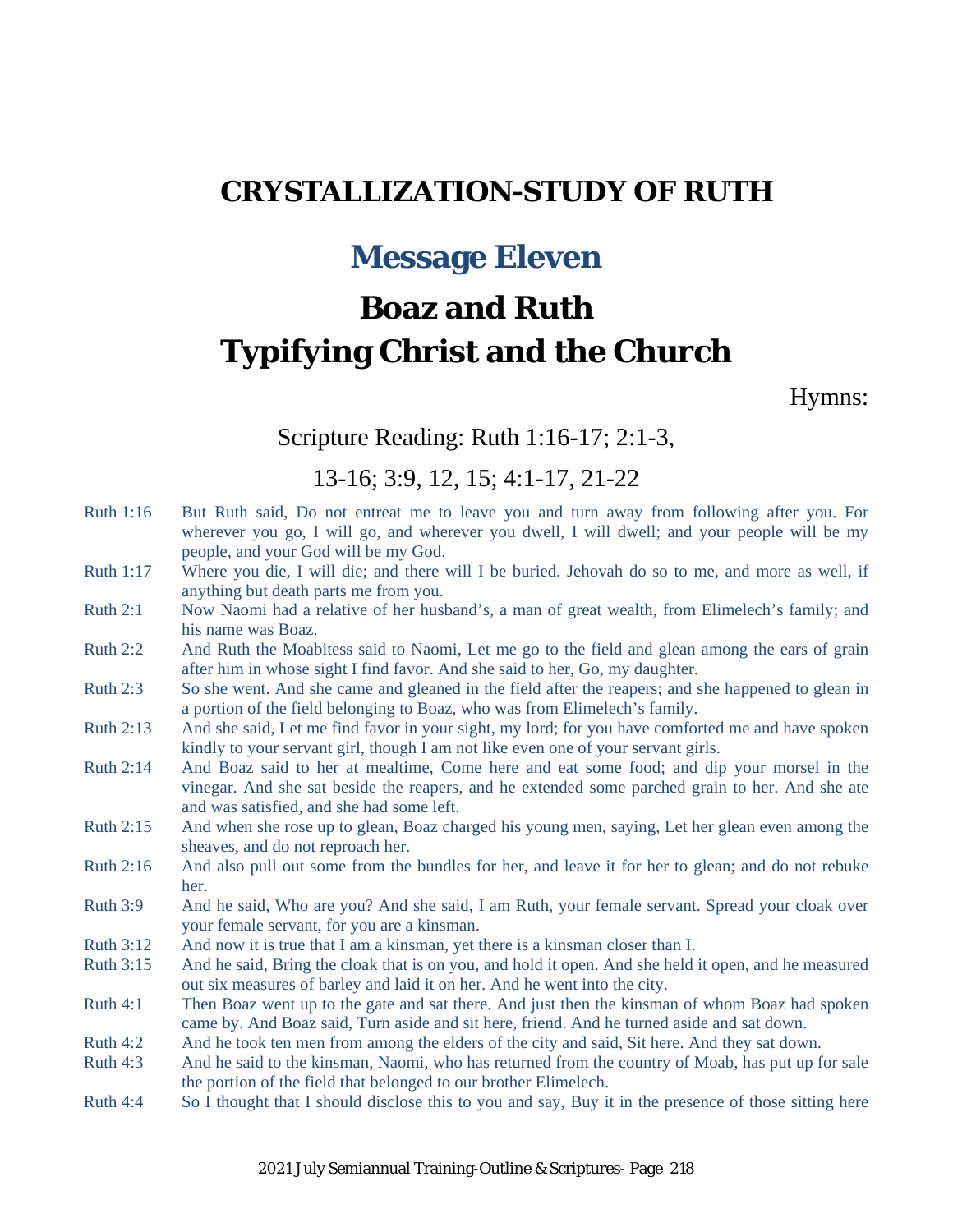and in the presence of the elders of my people. If you can redeem it, redeem it; but if you cannot redeem it, tell me so that I will know; for there is no one to redeem it ahead of you, and I am after you. And he said, I will redeem it.

- Ruth 4:5 Then Boaz said, On the day you buy the field from Naomi's hand, you must also acquire Ruth the Moabitess, the wife of the dead man, in order to raise up the dead man's name upon his inheritance.
- Ruth 4:6 And the kinsman said, I cannot redeem it for myself, or else I will mar my own inheritance. You redeem for yourself what I should redeem, for I cannot redeem it.
- Ruth 4:7 Now such was the custom formerly in Israel concerning redeeming and exchanging that to establish any matter a man would draw off his sandal and give it to his neighbor; this was the way of attesting it in Israel.
- Ruth 4:8 So when the kinsman said to Boaz, Buy it for yourself, he drew off his sandal.
- Ruth 4:9 And Boaz said to the elders and all the people, You are witnesses today, that I buy from Naomi's hand all that was Elimelech's and all that was Chilion's and Mahlon's.
- Ruth 4:10 Furthermore Ruth the Moabitess, the wife of Mahlon, I acquire as my own wife so that I may raise up the dead man's name upon his inheritance and the dead man's name may not be cut off from among his brothers and from the gate of his place. You are witnesses today.
- Ruth 4:11 And all the people who were in the gate and the elders said, We are witnesses. May Jehovah make the woman who has come into your house like Rachel and like Leah, the two who built the house of Israel. And prosper in Ephrathah, and gain a name in Bethlehem.
- Ruth 4:12 And may your house be like the house of Perez, whom Tamar bore to Judah, through the seed that Jehovah gives you by this young woman.
- Ruth 4:13 So Boaz took Ruth, and she became his wife; and he went in unto her, and Jehovah made her conceive; and she bore a son.
- Ruth 4:14 And the women said to Naomi, Blessed be Jehovah, who has not left you today without a kinsman; and may his name be famous in Israel.
- Ruth 4:15 And he will be to you as a restorer of life and a sustainer in your old age; for your daughter-in-law, who loves you and is better to you than seven sons, has borne him.
- Ruth 4:16 And Naomi took the child and laid him on her bosom, and she became his nurse.
- Ruth 4:17 And the women neighbors gave him a name, saying, A son has been born to Naomi; and they called his name Obed. He is the father of Jesse, the father of David.
- Ruth 4:21 And Salmon begot Boaz, and Boaz begot Obed,
- Ruth 4:22 And Obed begot Jesse, and Jesse begot David.

# **I. At the beginning and at the end of the portion of Israel's history from Joshua to Ruth are two prominent persons typifying Christ; these persons are Joshua and Boaz, who signify two aspects of one person—Josh. 1:1; Ruth 4:21-22:**

- Josh. 1:1 After the death of Moses the servant of Jehovah, Jehovah spoke to Joshua the son of Nun, Moses' attendant, saying,
- Ruth 4:21 And Salmon begot Boaz, and Boaz begot Obed,
- Ruth 4:22 And Obed begot Jesse, and Jesse begot David.
- A. At the beginning Joshua typifies Christ in bringing God's chosen people into God's ordained blessings; as typified by Joshua, Christ has brought us into the good land, has taken possession of the land for us, and has allotted the land to us as our inheritance for our enjoyment; Christ has gained the good land for us, and eventually, He is the good land for us to enjoy.
- B. At the end Boaz typifies Christ as our Husband for our satisfaction.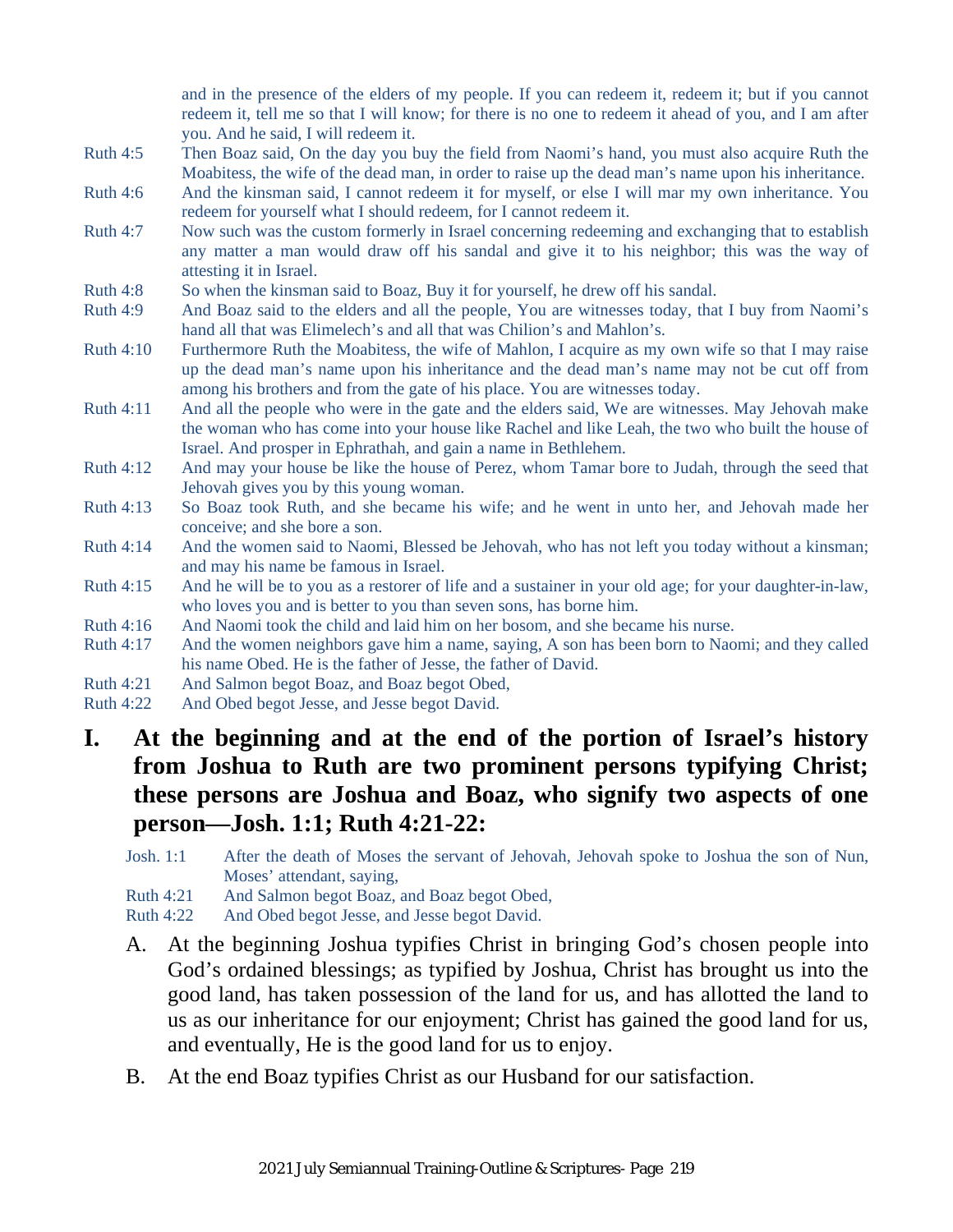#### **II. In the book of Ruth, Boaz typifies Christ in the following aspects:**

- A. As a man, rich in wealth and generous in giving (2:1, 14-16; 3:15), Boaz typifies Christ, whose divine riches are unsearchable and who takes care of God's needy people with His bountiful supply (Eph. 3:8; Luke 10:33-35; Phil. 1:19).
	- Ruth 2:1 Now Naomi had a relative of her husband's, a man of great wealth, from Elimelech's family; and his name was Boaz.
	- Ruth 2:14 And Boaz said to her at mealtime, Come here and eat some food; and dip your morsel in the vinegar. And she sat beside the reapers, and he extended some parched grain to her. And she ate and was satisfied, and she had some left.
	- Ruth 2:15 And when she rose up to glean, Boaz charged his young men, saying, Let her glean even among the sheaves, and do not reproach her.
	- Ruth 2:16 And also pull out some from the bundles for her, and leave it for her to glean; and do not rebuke her.
	- Ruth 3:15 And he said, Bring the cloak that is on you, and hold it open. And she held it open, and he measured out six measures of barley and laid it on her. And he went into the city.
	- Eph. 3:8 To me, less than the least of all saints, was this grace given to announce to the Gentiles the unsearchable riches of Christ as the gospel
	- Luke 10:33 But a certain Samaritan, who was journeying, came upon him; and when he saw him, he was moved with compassion;
	- Luke 10:34 And he came to him and bound up his wounds and poured oil and wine on them. And placing him on his own beast, he brought him to an inn and took care of him.
	- Luke 10:35 And on the next day he took out two denarii and gave them to the innkeeper and said, Take care of him; and whatever you spend in addition to this, when I return, I will repay you.
	- Phil. 1:19 For I know that for me this will turn out to salvation through your petition and the bountiful supply of the Spirit of Jesus Christ,
- B. As the kinsman (Ruth 2:3; 3:9, 12) who redeemed the lost right to Mahlon's property and took Mahlon's widow, Ruth, as his wife for the producing of the needed heirs (4:9-10, 13), Boaz typifies Christ, who redeemed the church and made the church His counterpart for His increase (Eph. 5:23-32; John 3:29-30).
	- Ruth 2:3 So she went. And she came and gleaned in the field after the reapers; and she happened to glean in a portion of the field belonging to Boaz, who was from Elimelech's family.
	- Ruth 3:9 And he said, Who are you? And she said, I am Ruth, your female servant. Spread your cloak over your female servant, for you are a kinsman.
	- Ruth 3:12 And now it is true that I am a kinsman, yet there is a kinsman closer than I.
	- Ruth 4:9 And Boaz said to the elders and all the people, You are witnesses today, that I buy from Naomi's hand all that was Elimelech's and all that was Chilion's and Mahlon's.
	- Ruth 4:10 Furthermore Ruth the Moabitess, the wife of Mahlon, I acquire as my own wife so that I may raise up the dead man's name upon his inheritance and the dead man's name may not be cut off from among his brothers and from the gate of his place. You are witnesses today.
	- Ruth 4:13 So Boaz took Ruth, and she became his wife; and he went in unto her, and Jehovah made her conceive; and she bore a son.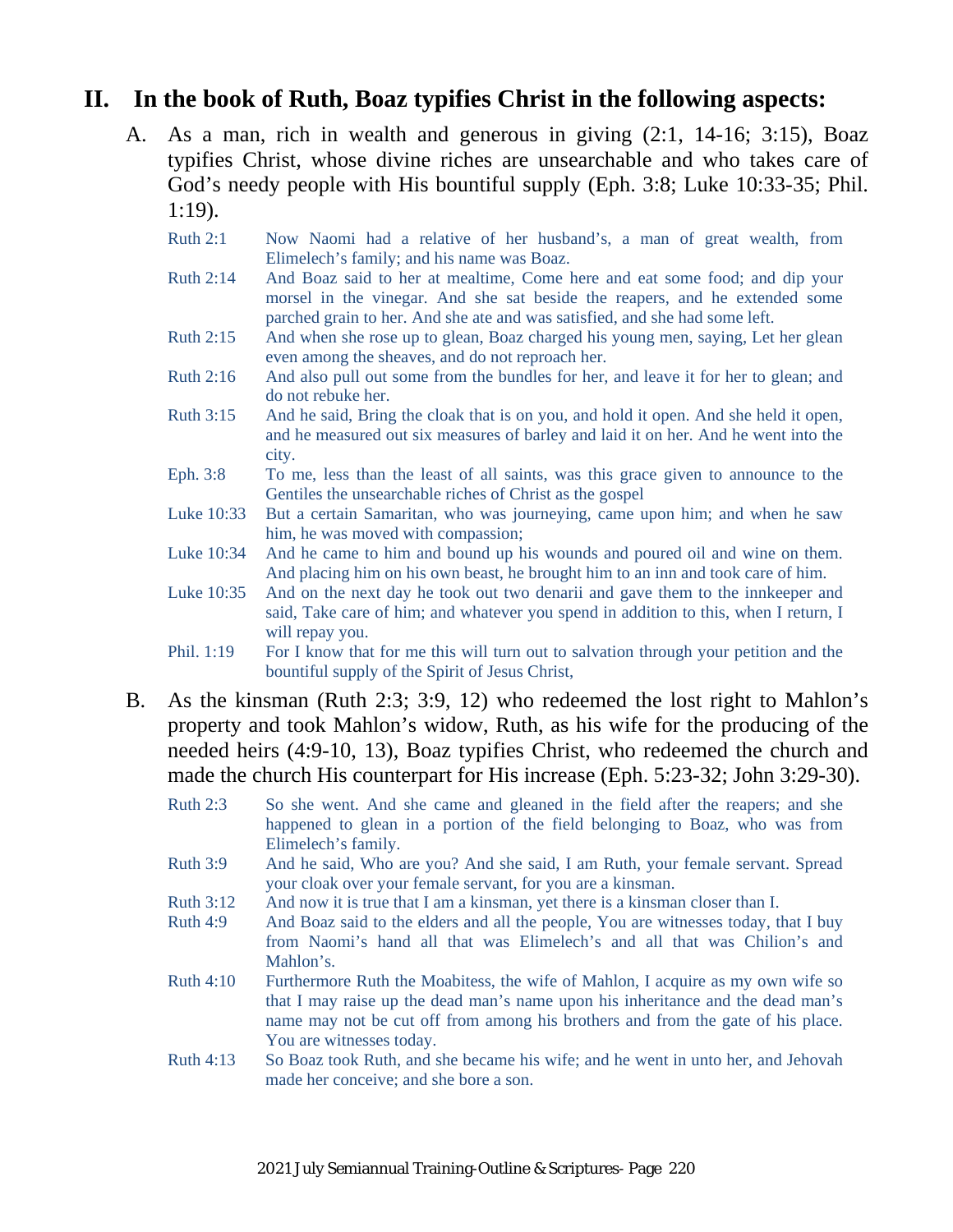- Eph. 5:23 For a husband is head of the wife as also Christ is Head of the church, He Himself being the Savior of the Body.
- Eph. 5:24 But as the church is subject to Christ, so also let the wives be subject to their husbands in everything.
- Eph. 5:25 Husbands, love your wives even as Christ also loved the church and gave Himself up for her
- Eph. 5:26 That He might sanctify her, cleansing her by the washing of the water in the word,
- Eph. 5:27 That He might present the church to Himself glorious, not having spot or wrinkle or any such things, but that she would be holy and without blemish.
- Eph. 5:28 In the same way the husbands also ought to love their own wives as their own bodies; he who loves his own wife loves himself.
- Eph. 5:29 For no one ever hated his own flesh, but nourishes and cherishes it, even as Christ also the church,
- Eph. 5:30 Because we are members of His Body.
- Eph. 5:31 For this cause a man shall leave his father and mother and shall be joined to his wife, and the two shall be one flesh.
- Eph. 5:32 This mystery is great, but I speak with regard to Christ and the church.
- John 3:29 He who has the bride is the bridegroom; but the friend of the bridegroom, who stands and hears him, rejoices with joy because of the bridegroom's voice. This joy of mine therefore is made full.
- John 3:30 He must increase, but I must decrease.
- C. According to the book of Ruth, Boaz redeemed Ruth and redeemed her birthright; hence, he became a notable forefather of Christ—4:1-17, 21-22; Matt. 1:5-6:
	- Ruth 4:1 Then Boaz went up to the gate and sat there. And just then the kinsman of whom Boaz had spoken came by. And Boaz said, Turn aside and sit here, friend. And he turned aside and sat down.
	- Ruth 4:2 And he took ten men from among the elders of the city and said, Sit here. And they sat down.
	- Ruth 4:3 And he said to the kinsman, Naomi, who has returned from the country of Moab, has put up for sale the portion of the field that belonged to our brother Elimelech.
	- Ruth 4:4 So I thought that I should disclose this to you and say, Buy it in the presence of those sitting here and in the presence of the elders of my people. If you can redeem it, redeem it; but if you cannot redeem it, tell me so that I will know; for there is no one to redeem it ahead of you, and I am after you. And he said, I will redeem it.
	- Ruth 4:5 Then Boaz said, On the day you buy the field from Naomi's hand, you must also acquire Ruth the Moabitess, the wife of the dead man, in order to raise up the dead man's name upon his inheritance.
	- Ruth 4:6 And the kinsman said, I cannot redeem it for myself, or else I will mar my own inheritance. You redeem for yourself what I should redeem, for I cannot redeem it.
	- Ruth 4:7 Now such was the custom formerly in Israel concerning redeeming and exchanging that to establish any matter a man would draw off his sandal and give it to his neighbor; this was the way of attesting it in Israel.
	- Ruth 4:8 So when the kinsman said to Boaz, Buy it for yourself, he drew off his sandal.
	- Ruth 4:9 And Boaz said to the elders and all the people, You are witnesses today, that I buy from Naomi's hand all that was Elimelech's and all that was Chilion's and Mahlon's.
	- Ruth 4:10 Furthermore Ruth the Moabitess, the wife of Mahlon, I acquire as my own wife so that I may raise up the dead man's name upon his inheritance and the dead man's name may not be cut off from among his brothers and from the gate of his place. You are witnesses today.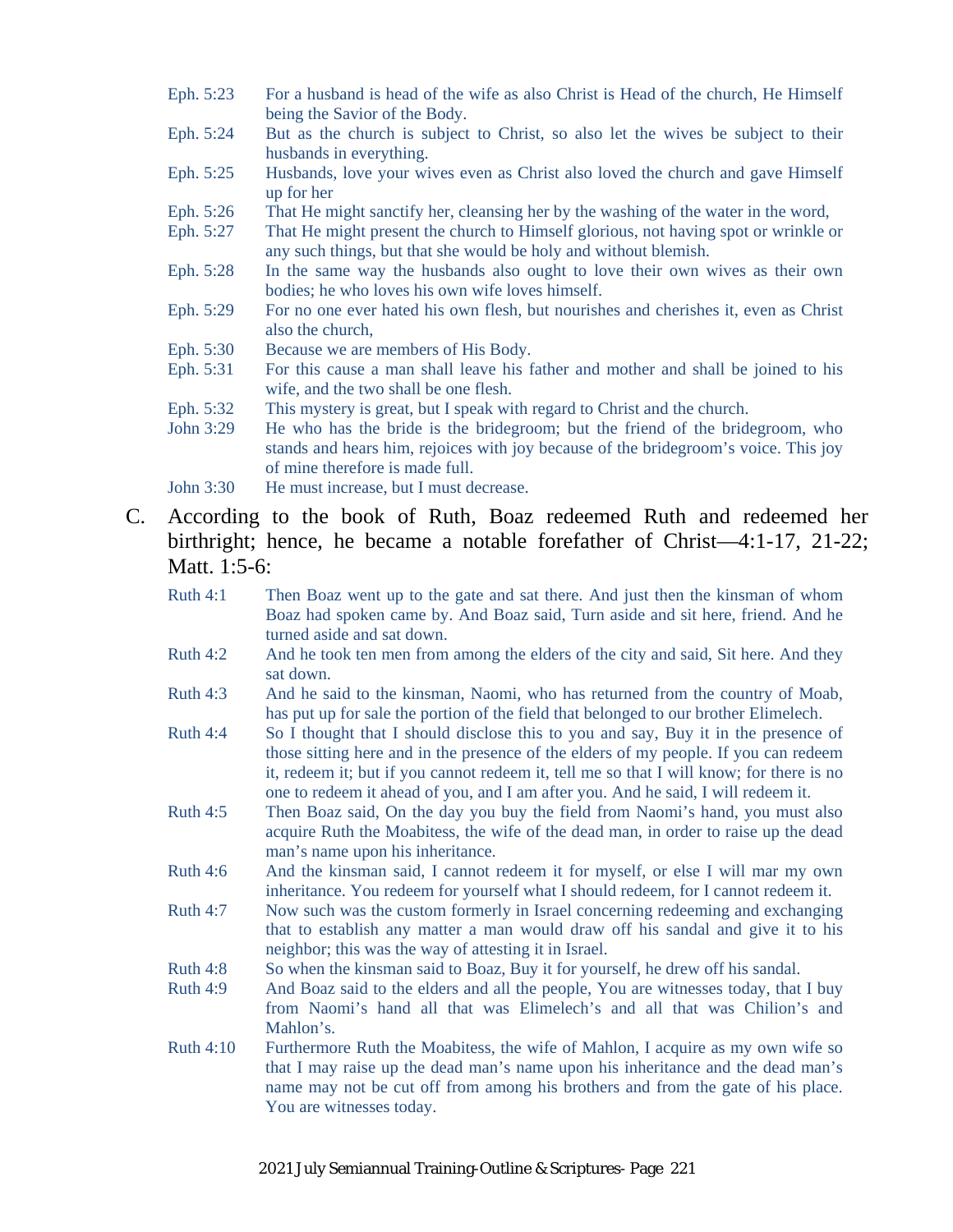- Ruth 4:11 And all the people who were in the gate and the elders said, We are witnesses. May Jehovah make the woman who has come into your house like Rachel and like Leah, the two who built the house of Israel. And prosper in Ephrathah, and gain a name in Bethlehem.
- Ruth 4:12 And may your house be like the house of Perez, whom Tamar bore to Judah, through the seed that Jehovah gives you by this young woman.
- Ruth 4:13 So Boaz took Ruth, and she became his wife; and he went in unto her, and Jehovah made her conceive; and she bore a son.
- Ruth 4:14 And the women said to Naomi, Blessed be Jehovah, who has not left you today without a kinsman; and may his name be famous in Israel.
- Ruth 4:15 And he will be to you as a restorer of life and a sustainer in your old age; for your daughter-in-law, who loves you and is better to you than seven sons, has borne him.
- Ruth 4:16 And Naomi took the child and laid him on her bosom, and she became his nurse.
- Ruth 4:17 And the women neighbors gave him a name, saying, A son has been born to Naomi; and they called his name Obed. He is the father of Jesse, the father of David.
- Ruth 4:21 And Salmon begot Boaz, and Boaz begot Obed,
- Ruth 4:22 And Obed begot Jesse, and Jesse begot David.
- Matt. 1:5 And Salmon begot Boaz of Rahab, and Boaz begot Obed of Ruth, and Obed begot Jesse,
- Matt. 1:6 And Jesse begot David the king. And David begot Solomon of her who had been the wife of Uriah,
- 1.As a brother and a Boaz, you should take care of others' birthright of Christ, not only your own birthright; in other words, you should not only take care of your own enjoyment of Christ but also others' enjoyment of Christ—Eph. 3:2; 1 Pet. 4:10-11; Matt. 24:45-47.
	- Eph. 3:2 If indeed you have heard of the stewardship of the grace of God which was given to me for you,
	- 1 Pet. 4:10 Each one, as he has received a gift, ministering it among yourselves as good stewards of the varied grace of God.
	- 1 Pet. 4:11 If anyone speaks, as speaking oracles of God; if anyone ministers, as ministering out of the strength which God supplies; that in all things God may be glorified through Jesus Christ, to whom is the glory and the might forever and ever. Amen.
	- Matt. 24:45 Who then is the faithful and prudent slave, whom the master has set over his household to give them food at the proper time?
	- Matt. 24:46 Blessed is that slave whom his master, when he comes, will find so doing.
	- Matt. 24:47 Truly I say to you that he will set him over all his possessions.
- 2.Suppose some dear ones in the church life become like Ruth, losing the enjoyment of their birthright, their enjoyment of Christ; we need to have a number of Boazes in the church life to bring these dear saints back into the enjoyment of Christ.
- 3.The book of Ruth tells us that there was another kinsman who was even closer to Ruth than Boaz was, but that man was selfish; he only took care of his own birthright:
	- a. Some brothers should take care of ones who are like poor "Ruths" in the church life, but they are selfish in the spiritual enjoyment of Christ—Ezek. 34:2-23.
		- Ezek. 34:2 Son of man, prophesy against the shepherds of Israel, prophesy and say to them, to the shepherds, Thus says the Lord Jehovah, Woe to the shepherds of Israel who feed themselves! Should not the shepherds feed the sheep?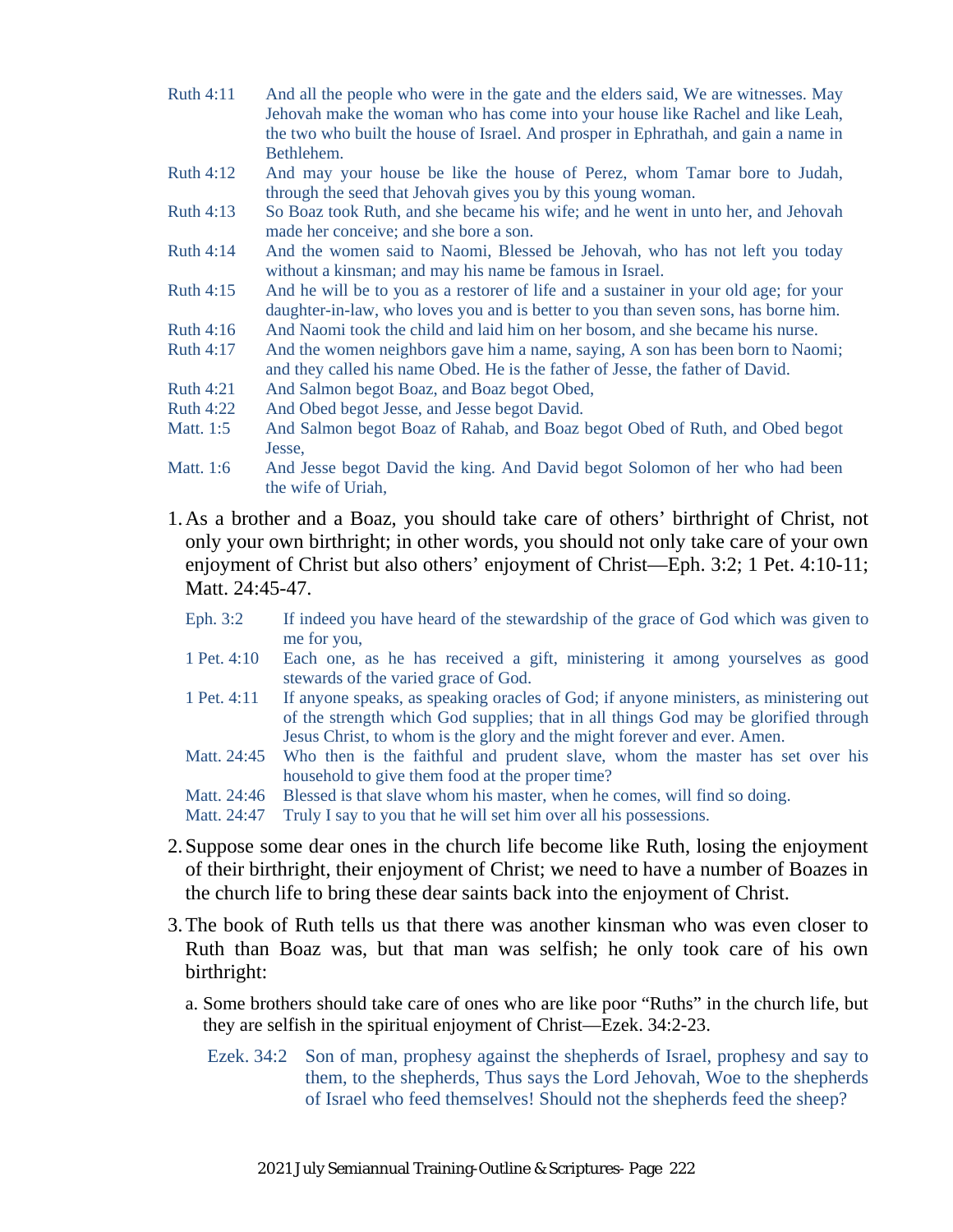- Ezek. 34:3 You eat the fat, and you clothe yourselves with the wool; you slaughter the fatlings, but you do not feed the sheep.
- Ezek. 34:4 The weak you have not strengthened, and the sick one you have not healed, and the broken one you have not bound up, and the one that was driven away you have not brought back, and the lost one you have not sought; but with strength and rigor you have ruled over them.
- Ezek. 34:5 And they were scattered without a shepherd, and they became food to all the beasts of the field and were scattered.
- Ezek. 34:6 My sheep wandered through all the mountains and upon every high hill. Indeed My sheep were scattered over all the surface of the earth; not even one searched for or sought after them.
- Ezek. 34:7 Therefore, O shepherds, hear the word of Jehovah.
- Ezek. 34:8 As I live, declares the Lord Jehovah, surely inasmuch as My sheep became prey, and My sheep became food to all the beasts of the field because there was no shepherd, nor did My shepherds search for My sheep, but the shepherds fed themselves and did not feed My sheep;
- Ezek. 34:9 Therefore, O shepherds, hear the word of Jehovah:
- Ezek. 34:10 Thus says the Lord Jehovah, Indeed I am against the shepherds, and I will require My sheep at their hand and stop them from feeding the sheep, and the shepherds will no longer feed themselves; but I will deliver My sheep from their mouth so that they may not be food for them.
- Ezek. 34:11 For thus says the Lord Jehovah, I Myself, even I, will search for My sheep and seek them out.
- Ezek. 34:12 As a shepherd seeks out his flock on the day when he is among his sheep which are scattered, so I will seek out My sheep; and I will deliver them from all the places where they have been scattered on a day of clouds and thick darkness.
- Ezek. 34:13 And I will bring them out from the peoples and gather them from the countries and bring them into their own land, and I will feed them upon the mountains of Israel by the streams and in all the inhabited places of the land.
- Ezek. 34:14 I will feed them with good pasture, and their dwelling place will be upon the mountains of the heights of Israel; there they will lie down in a good dwelling place, and on rich pasture they will feed upon the mountains of Israel.
- Ezek. 34:15 I Myself will shepherd My flock, and I will cause them to lie down, declares the Lord Jehovah.
- Ezek. 34:16 I will seek the lost one and bring back the one that was driven away and bind up the broken one and strengthen the sick one; but the fat one and the strong one I will destroy—I will feed them with judgment.
- Ezek. 34:17 And as for you, O My flock, Thus says the Lord Jehovah, I will judge between one sheep and another, between the rams and the male goats.
- Ezek. 34:18 Is it not enough for you to feed on the good pasture and trample down the rest of your pasture with your feet and drink the clear water and foul the rest with your feet?
- Ezek. 34:19 Meanwhile My flock must feed on what is trampled by your feet and drink what is fouled by your feet.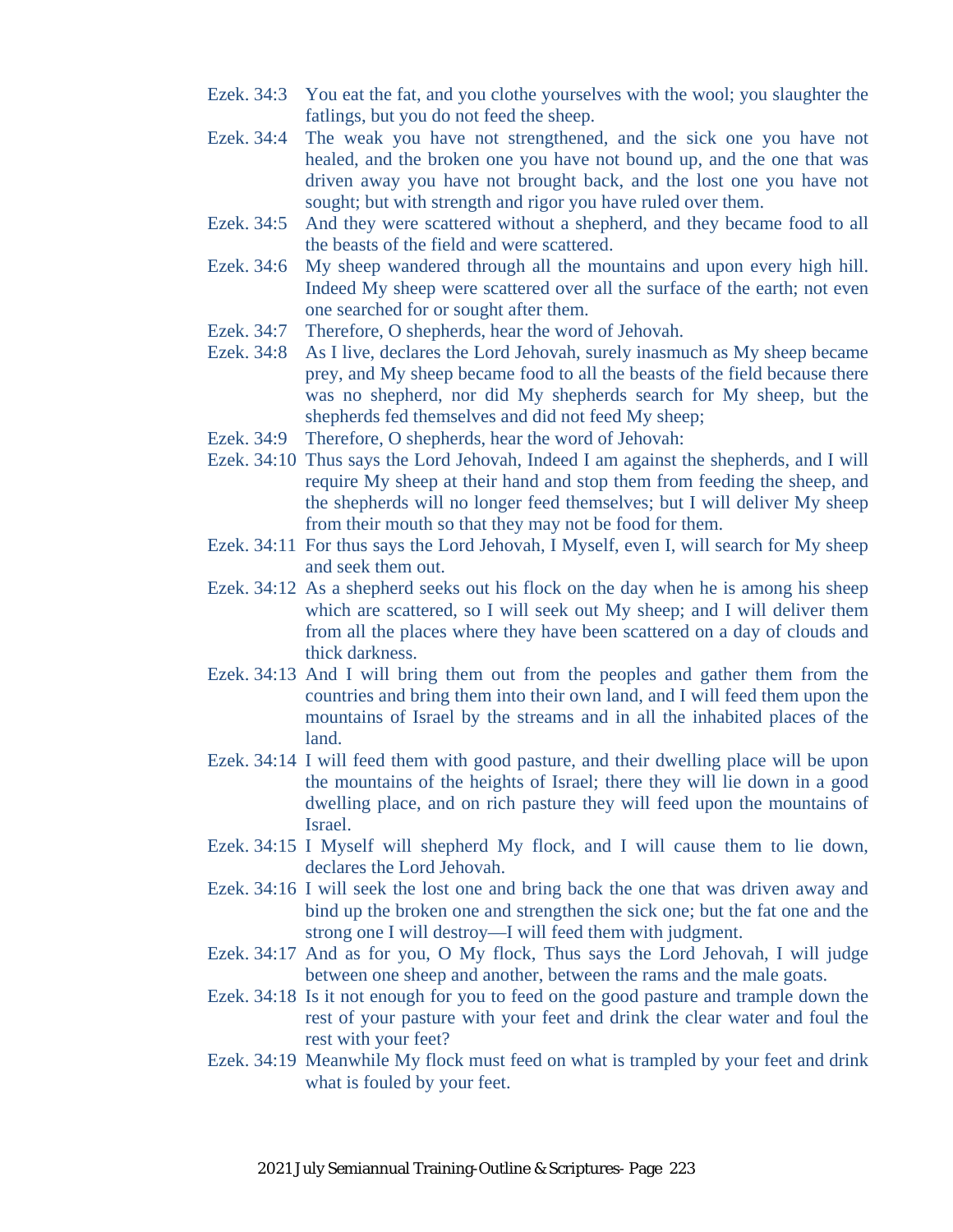- Ezek. 34:20 Therefore thus says the Lord Jehovah to them, It is I who am about to judge between the fat sheep and the thin sheep.
- Ezek. 34:21 Because you pushed with flank and shoulder, and butted all the weak with your horns until you scattered them abroad,
- Ezek. 34:22 I will rescue My flock, and they will no longer be prey; and I will judge between one sheep and another.
- Ezek. 34:23 And I will set up over them one Shepherd, My Servant David, and He will feed them; He will feed them, and He will be their Shepherd.
- b. Someone who is a real Boaz and is rich in the enjoyment of Christ will pay the price to bring such saints into the full enjoyment of Christ; by shepherding others in this way, he will have even more enjoyment of Christ, the greatest enjoyment of Christ; day by day we should take care of others' enjoyment of Christ—Prov. 11:25; Acts 20:35; 1 Pet. 5:1- 4.
	- Prov. 11:25 The blessing soul will prosper, / And he who waters will also be watered himself.
	- Acts 20:35 In all things I have shown you by example that toiling in this way we ought to support the weak and to remember the words of the Lord Jesus, that He Himself said, It is more blessed to give than to receive.
	- 1 Pet. 5:1 Therefore the elders among you I exhort, who am a fellow elder and witness of the sufferings of Christ, who am also a partaker of the glory to be revealed:
	- 1 Pet. 5:2 Shepherd the flock of God among you, overseeing not under compulsion but willingly, according to God; not by seeking gain through base means but eagerly;
	- 1 Pet. 5:3 Nor as lording it over your allotments but by becoming patterns of the flock.
	- 1 Pet. 5:4 And when the Chief Shepherd is manifested, you will receive the unfading crown of glory.
- D. Those who become like Boaz are pillars in the church life (one of the pillars in the temple was named "Boaz"—1 Kings 7:21); in the Scriptures the pillar is a sign, a testimony, of God's building through transformation in practicing the Body life—Gen. 28:22a; 1 Kings 7:15-22; Gal. 2:9; 1 Tim. 3:15; Rev. 3:12; Rom. 12:2; Eph. 4:11-12:
	- 1 Kings 7:21 And he erected the pillars at the portico of the temple. When he erected the right pillar, he called its name Jachin; and when he erected the left pillar, he called its name Boaz.
	- Gen. 28:22 And this stone, which I have set up as a pillar, will be God's house; and of all that You give me I will surely give one tenth to You.
	- 1 Kings 7:15 And he formed the two bronze pillars; eighteen cubits was the height of each pillar, and a line of twelve cubits encompassed each pillar.
	- 1 Kings 7:16 And he made two capitals of molten bronze to set upon the tops of the pillars; the height of the one capital was five cubits, and the height of the second capital was five cubits.
	- 1 Kings 7:17 There were nets of checker work with wreaths of chain work for the capitals that were at the top of the pillars, seven for the one capital, and seven for the second capital.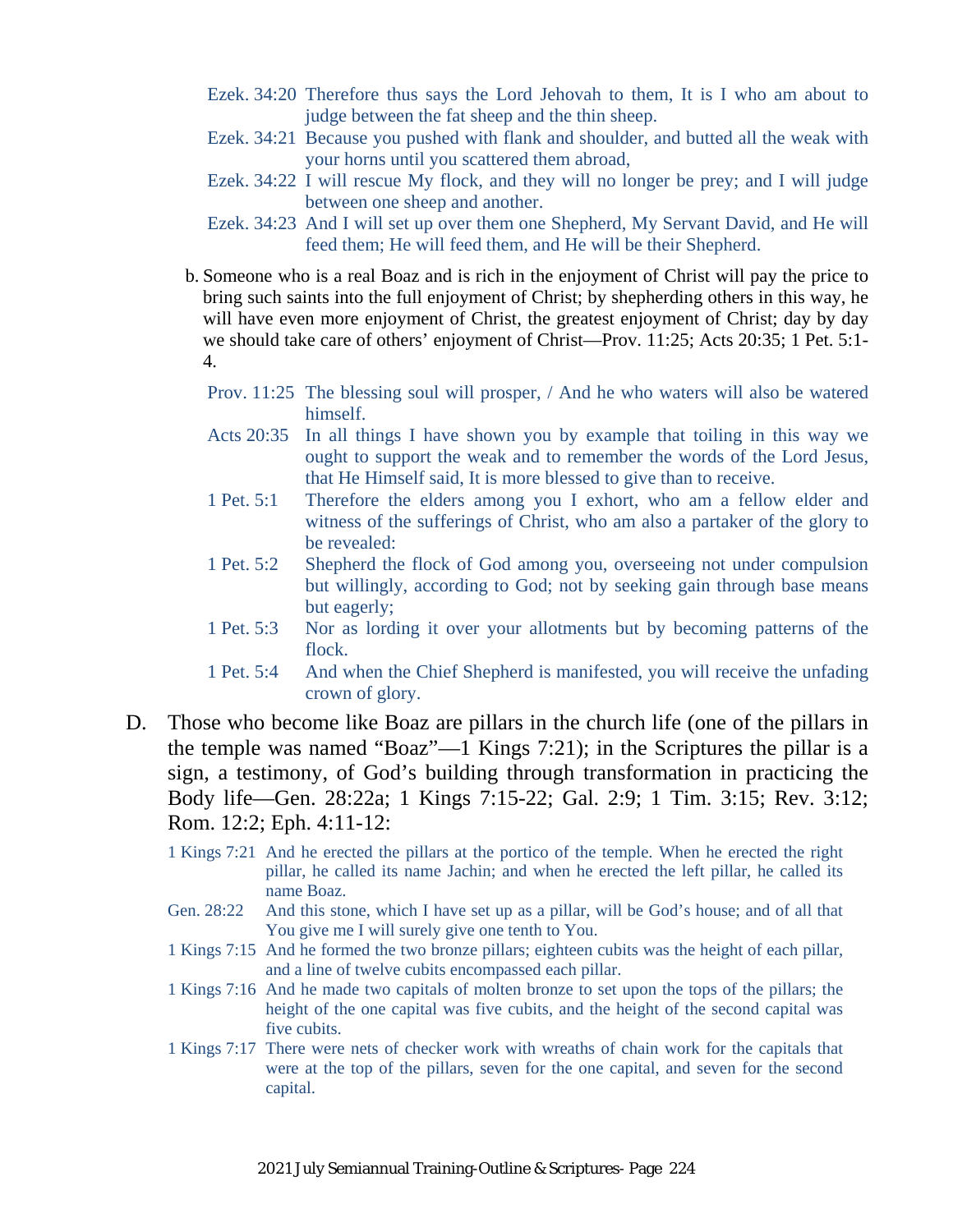- 1 Kings 7:18 So he made the pillars; and there were two rows of pomegranates around the one network, to cover the capitals that were at the top of the pillars. And he did the same for the second capital.
- 1 Kings 7:19 And the capitals that were at the top of the pillars in the portico were of lily work, four cubits in diameter.
- 1 Kings 7:20 So then the capitals that were on the two pillars were above and close to the bulge that was beside the network. And there were two hundred pomegranates, in rows around both capitals.
- 1 Kings 7:21 And he erected the pillars at the portico of the temple. When he erected the right pillar, he called its name Jachin; and when he erected the left pillar, he called its name Boaz.
- 1 Kings 7:22 And at the top of the pillars was lily work. And the work on the pillars was completed.
- Gal. 2:9 And perceiving the grace given to me, James and Cephas and John, who were reputed to be pillars, gave to me and to Barnabas the right hand of fellowship that we should go to the Gentiles, and they, to the circumcision.
- 1 Tim. 3:15 But if I delay, I write that you may know how one ought to conduct himself in the house of God, which is the church of the living God, the pillar and base of the truth.
- Rev. 3:12 He who overcomes, him I will make a pillar in the temple of My God, and he shall by no means go out anymore, and I will write upon him the name of My God and the name of the city of My God, the New Jerusalem, which descends out of heaven from My God, and My new name.
- Rom. 12:2 And do not be fashioned according to this age, but be transformed by the renewing of the mind that you may prove what the will of God is, that which is good and well pleasing and perfect.
- Eph. 4:11 And He Himself gave some as apostles and some as prophets and some as evangelists and some as shepherds and teachers,
- Eph. 4:12 For the perfecting of the saints unto the work of the ministry, unto the building up of the Body of Christ,
- 1.Those who are pillars in the church life are constantly under God's judgment (bronze), realizing that they are men in the flesh, worthy of nothing but death and burial—Psa. 51:5; Exo. 4:1-9; Rom. 7:18; Matt. 3:16-17:
	- Psa. 51:5 Behold, I was brought forth in iniquity, / And in sin did my mother conceive me.
	- Exo. 4:1 Then Moses answered and said, What if they do not believe me or listen to my voice, but say, Jehovah has not appeared to you?
	- Exo. 4:2 And Jehovah said to him, What is this in your hand? And he said, A staff.
	- Exo. 4:3 And He said, Throw it on the ground. And he threw it on the ground, and it became a serpent; and Moses recoiled from it.
	- Exo. 4:4 And Jehovah said to Moses, Stretch out your hand, and take it by its tail—so he stretched out his hand and seized it, and it became a staff in his hand—
	- Exo. 4:5 That they may believe that Jehovah, the God of their fathers, the God of Abraham, the God of Isaac, and the God of Jacob, has appeared to you.
	- Exo. 4:6 And Jehovah further said to him, Now put your hand into your bosom. And he put his hand into his bosom, and when he took it out, there his hand was, leprous, as white as snow.
	- Exo. 4:7 And He said, Put your hand into your bosom again—so he put his hand into his bosom again, and when he took it out of his bosom, there it was, restored like the rest of his flesh—
	- Exo. 4:8 And if they do not believe you or heed the first sign, then they may believe the next sign.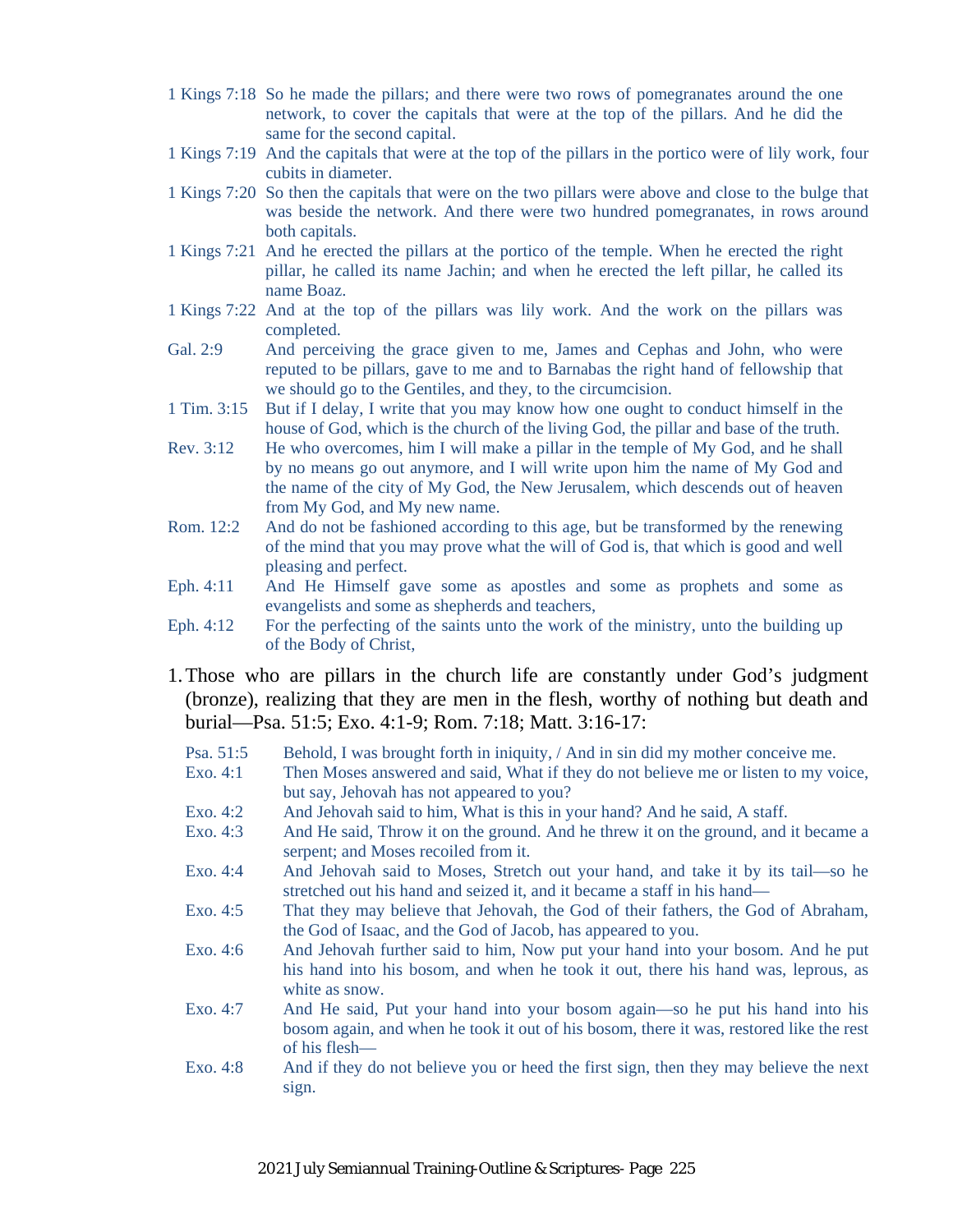- Exo. 4:9 And if they will not believe even these two signs or listen to your voice, then you shall take some of the water of the River and pour it on the dry ground, and the water that you take out of the River will become blood upon the dry ground.
- Rom. 7:18 For I know that in me, that is, in my flesh, nothing good dwells; for to will is present with me, but to work out the good is not.
- Matt. 3:16 And having been baptized, Jesus went up immediately from the water, and behold, the heavens were opened to Him, and He saw the Spirit of God descending like a dove and coming upon Him.
- Matt. 3:17 And behold, a voice out of the heavens, saying, This is My Son, the Beloved, in whom I have found My delight.
- a. We must judge ourselves as nothing and as being qualified only to be crucified; whatever we are, we are by the grace of God, and it is not we who labor but the grace of God-1 Cor. 15:10; Gal. 2:20; 1 Pet. 5:5-7.
	- 1 Cor. 15:10 But by the grace of God I am what I am; and His grace unto me did not turn out to be in vain, but, on the contrary, I labored more abundantly than all of them, yet not I but the grace of God which is with me.
	- Gal. 2:20 I am crucified with Christ; and it is no longer I who live, but it is Christ who lives in me; and the life which I now live in the flesh I live in faith, the faith of the Son of God, who loved me and gave Himself up for me.
	- 1 Pet. 5:5 In like manner, younger men, be subject to elders; and all of you gird yourselves with humility toward one another, because God resists the proud but gives grace to the humble.
	- 1 Pet. 5:6 Therefore be humbled under the mighty hand of God that He may exalt you in due time,
	- 1 Pet. 5:7 Casting all your anxiety on Him because it matters to Him concerning you.
- b. The reason for both division and fruitlessness among believers is that there is no bronze, nothing of God's judgment; instead, there is pride, self-boasting, self-vindication, selfjustification, self-approval, self-excuse, self-righteousness, condemning others, and regulating others instead of shepherding and seeking them—Matt. 16:24; Luke 9:54-55.
	- Matt. 16:24 Then Jesus said to His disciples, If anyone wants to come after Me, let him deny himself and take up his cross and follow Me.
	- Luke 9:54 And seeing this, the disciples James and John said, Lord, do You want us to command fire to come down from heaven and consume them?
	- Luke 9:55 But turning, He rebuked them and said, You do not know of what kind of spirit you are.
- c. When we love the Lord and experience Him as the man of bronze (Ezek. 40:3), He will become our extraordinary love, boundless forbearance, unparalleled faithfulness, absolute humility, utmost purity, supreme holiness and righteousness, and our brightness and uprightness—Phil. 4:5-8.
	- Ezek. 40:3 And He brought me there, and there was a man, whose appearance was like the appearance of bronze, with a line of flax and a measuring reed in His hand, standing in the gate.
	- Phil. 4:5 Let your forbearance be known to all men. The Lord is near.
	- Phil. 4:6 In nothing be anxious, but in everything, by prayer and petition with thanksgiving, let your requests be made known to God;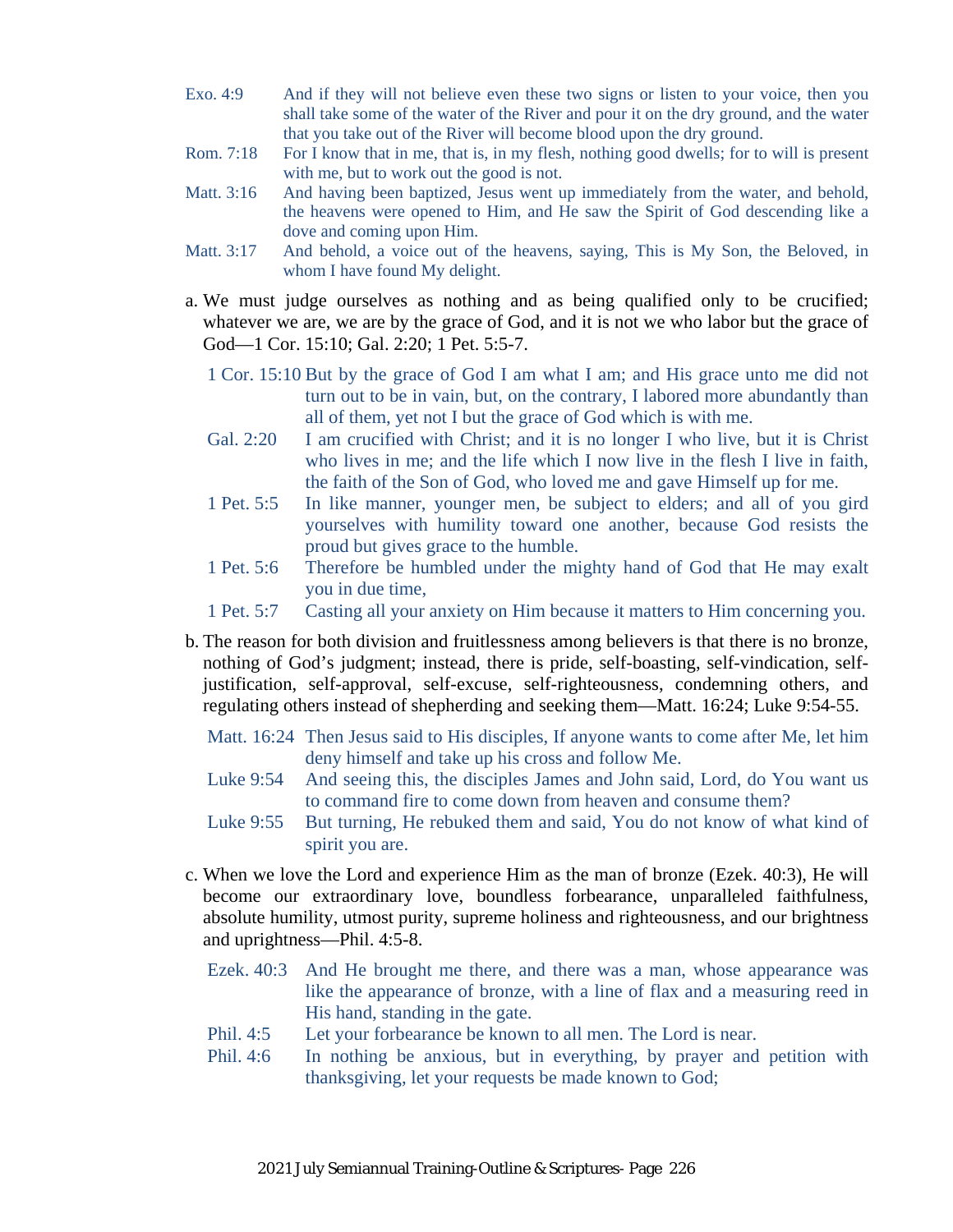- Phil. 4:7 And the peace of God, which surpasses every man's understanding, will guard your hearts and your thoughts in Christ Jesus.
- Phil. 4:8 Finally, brothers, what things are true, what things are dignified, what things are righteous, what things are pure, what things are lovely, what things are well spoken of, if there is any virtue and if any praise, take account of these things.
- 2.On the capitals of the pillars in the temple, there were "nets of checker work [like a trellis] with wreaths of chain work"; these signify the complicated and intermixed situations in which those who are pillars in God's building live and bear responsibility—1 Kings 7:17; 2 Cor. 1:12; 4:7-8.
	- 1 Kings 7:17 There were nets of checker work with wreaths of chain work for the capitals that were at the top of the pillars, seven for the one capital, and seven for the second capital.
	- 2 Cor. 1:12 For our boasting is this, the testimony of our conscience, that in singleness and sincerity of God, not in fleshly wisdom but in the grace of God, we have conducted ourselves in the world, and more abundantly toward you.
	- 2 Cor. 4:7 But we have this treasure in earthen vessels that the excellency of the power may be of God and not out of us.
	- 2 Cor. 4:8 We are pressed on every side but not constricted; unable to find a way out but not utterly without a way out;
- 3.On the top of the capitals were lilies and pomegranates—1 Kings 7:18-20:
	- 1 Kings 7:18 So he made the pillars; and there were two rows of pomegranates around the one network, to cover the capitals that were at the top of the pillars. And he did the same for the second capital.
	- 1 Kings 7:19 And the capitals that were at the top of the pillars in the portico were of lily work, four cubits in diameter.
	- 1 Kings 7:20 So then the capitals that were on the two pillars were above and close to the bulge that was beside the network. And there were two hundred pomegranates, in rows around both capitals.
	- a. Lilies signify a life of faith in God, a life of living by what God is to us, not by what we are; the bronze means "not I," and the lily means "but Christ"—S. S. 2:1-2; Matt. 6:28, 30; 2 Cor. 5:4; Gal. 2:20.
		- S.S. 2:1 I am a rose of Sharon, / A lily of the valleys.
		- S.S. 2:2 As a lily among thorns, / So is my love among the daughters.
		- Matt. 6:28 And why are you anxious concerning clothing? Consider well the lilies of the field, how they grow. They do not toil, neither do they spin thread.
		- Matt. 6:30 And if God so arrays the grass of the field, which is here today and tomorrow is cast into the furnace, will He not much more clothe you, you of little faith?
		- 2 Cor. 5:4 For also, we who are in this tabernacle groan, being burdened, in that we do not desire to be unclothed, but clothed upon, that what is mortal may be swallowed up by life.
		- Gal. 2:20 I am crucified with Christ; and it is no longer I who live, but it is Christ who lives in me; and the life which I now live in the flesh I live in faith, the faith of the Son of God, who loved me and gave Himself up for me.
	- b. The pomegranates on the wreaths of the capitals signify the fullness, the abundance and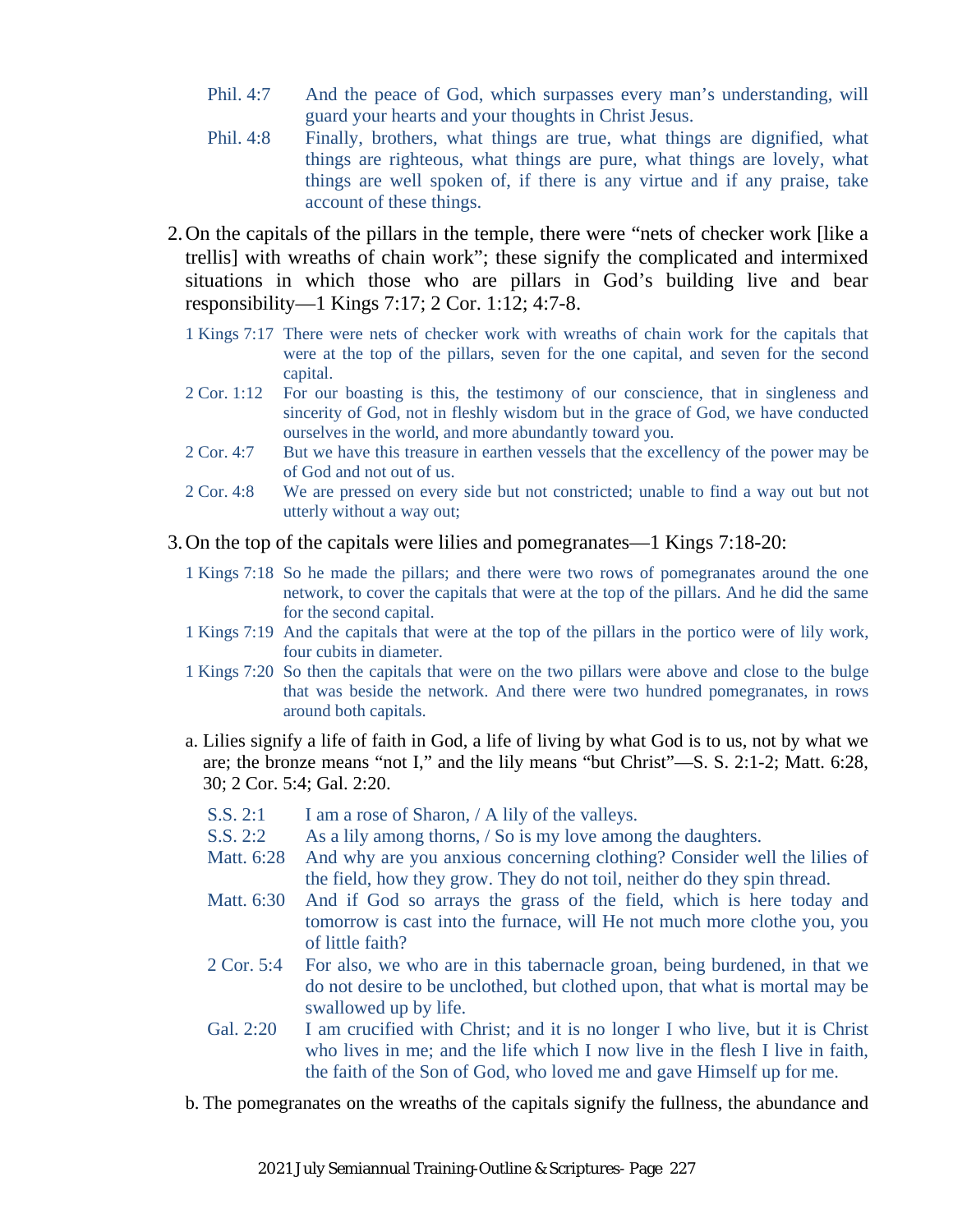beauty, and the expression of the riches of Christ as life—Phil. 1:19-21a; Eph. 1:22-23; 3:19.

- Phil. 1:19 For I know that for me this will turn out to salvation through your petition and the bountiful supply of the Spirit of Jesus Christ,
- Phil. 1:20 According to my earnest expectation and hope that in nothing I will be put to shame, but with all boldness, as always, even now Christ will be magnified in my body, whether through life or through death.
- Phil. 1:21 For to me, to live is Christ and to die is gain.
- Eph. 1:22 And He subjected all things under His feet and gave Him to be Head over all things to the church,
- Eph. 1:23 Which is His Body, the fullness of the One who fills all in all.
- Eph. 3:19 And to know the knowledge-surpassing love of Christ, that you may be filled unto all the fullness of God.
- c. Through the crossing out of the network and the restriction of the chain work, we can live a pure, simple life of trusting in God to express the riches of the divine life of Christ for God's building in life.

### **III. In this bright and aromatic story, Ruth typifies the church in the following ways:**

A. Ruth, being a woman in Adam in God's creation and a Moabitess (a sinner) in man's fall, thus becoming an old man with these two aspects, typifies the church, before her salvation, as men in God's creation and sinners in man's fall being "our old man"—Rom. 6:6.

Rom. 6:6 Knowing this, that our old man has been crucified with Him in order that the body of sin might be annulled, that we should no longer serve sin as slaves;

- B. Ruth, being the widow of the dead husband, redeemed by Boaz, who cleared the indebtedness of her dead husband for the recovery of the lost right of her dead husband's property (Ruth 4:9-10), typifies the church with her old man as her crucified husband (Rom. 7:4a; 6:6) redeemed by Christ, who cleared away her old man's sin (John 1:29) for the recovery of the lost right of her fallen natural man created by God (Gen. 1:26; Isa. 54:5).
	- Ruth 4:9 And Boaz said to the elders and all the people, You are witnesses today, that I buy from Naomi's hand all that was Elimelech's and all that was Chilion's and Mahlon's.
	- Ruth 4:10 Furthermore Ruth the Moabitess, the wife of Mahlon, I acquire as my own wife so that I may raise up the dead man's name upon his inheritance and the dead man's name may not be cut off from among his brothers and from the gate of his place. You are witnesses today.
	- Rom. 7:4 So then, my brothers, you also have been made dead to the law through the Body of Christ so that you might be joined to another, to Him who has been raised from the dead, that we might bear fruit to God.
	- Rom. 6:6 Knowing this, that our old man has been crucified with Him in order that the body of sin might be annulled, that we should no longer serve sin as slaves;
	- John 1:29 The next day he saw Jesus coming to him and said, Behold, the Lamb of God, who takes away the sin of the world!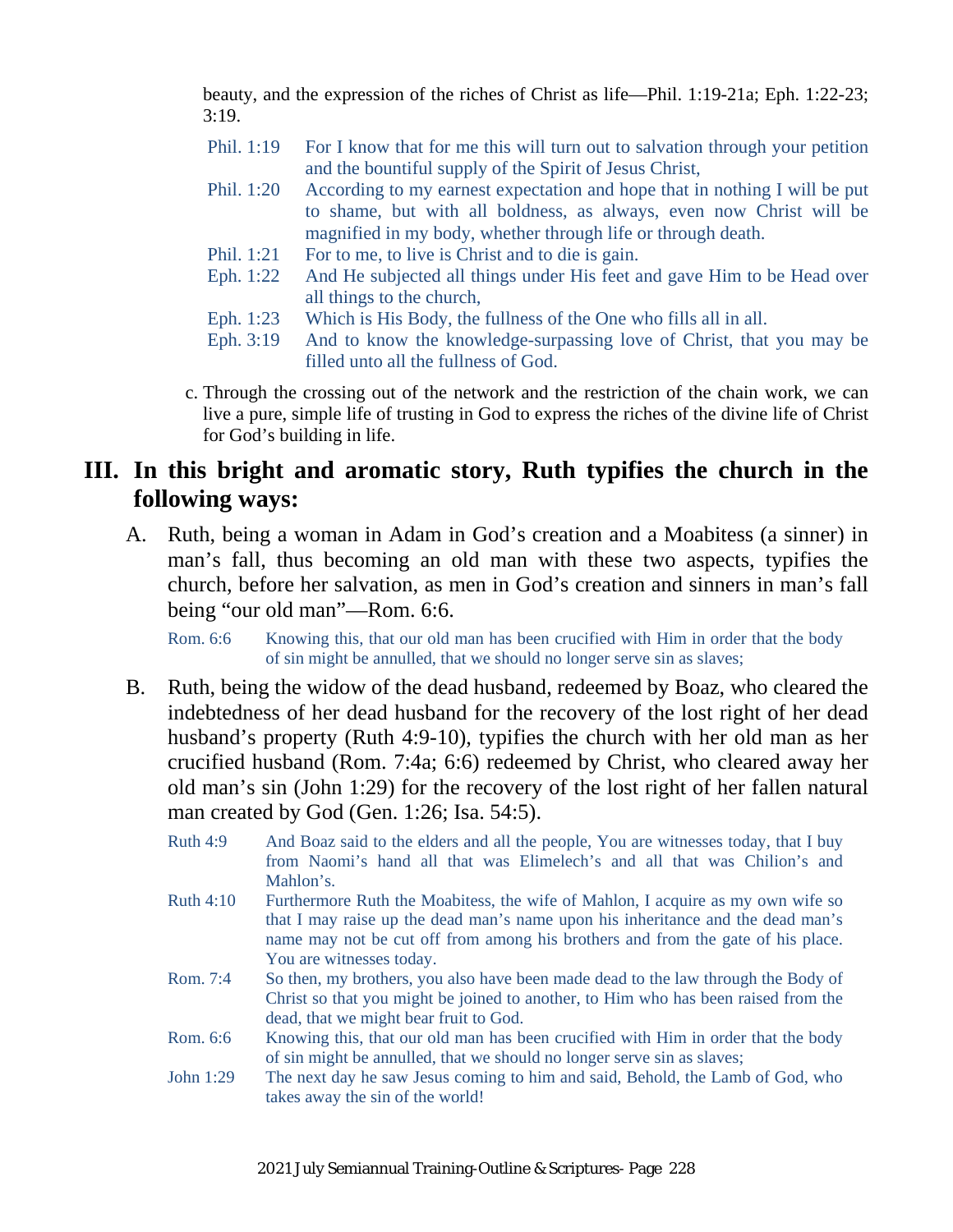- Gen. 1:26 And God said, Let Us make man in Our image, according to Our likeness; and let them have dominion over the fish of the sea and over the birds of heaven and over the cattle and over all the earth and over every creeping thing that creeps upon the earth.
- Isa. 54:5 For your Maker is your Husband; / Jehovah of hosts is His name. / And the Holy One of Israel is your Redeemer; / He is called the God of all the earth.
- C. Ruth, after being redeemed by Boaz, becoming a new wife to him (Ruth 4:13) typifies the church, after being saved, through the regeneration of the church's natural man (John 3:6b), becoming the counterpart of Christ (v. 29a; Rom. 7:4).
	- Ruth 4:13 So Boaz took Ruth, and she became his wife; and he went in unto her, and Jehovah made her conceive; and she bore a son.
	- John 3:6 That which is born of the flesh is flesh, and that which is born of the Spirit is spirit.
	- John 3:29 He who has the bride is the bridegroom; but the friend of the bridegroom, who stands and hears him, rejoices with joy because of the bridegroom's voice. This joy of mine therefore is made full.
	- Rom. 7:4 So then, my brothers, you also have been made dead to the law through the Body of Christ so that you might be joined to another, to Him who has been raised from the dead, that we might bear fruit to God.
- D. Ruth, choosing to follow Naomi to the land of Israel (Ruth 1:16-17) and being united to Boaz, typifies the Gentile sinners being attached to Christ (2 Cor. 1:21) that they may partake of the inheritance of God's promise (Eph. 3:6).
	- Ruth 1:16 But Ruth said, Do not entreat me to leave you and turn away from following after you. For wherever you go, I will go, and wherever you dwell, I will dwell; and your people will be my people, and your God will be my God.
	- Ruth 1:17 Where you die, I will die; and there will I be buried. Jehovah do so to me, and more as well, if anything but death parts me from you.
	- 2 Cor. 1:21 But the One who firmly attaches us with you unto Christ and has anointed us is God,
	- Eph. 3:6 That in Christ Jesus the Gentiles are fellow heirs and fellow members of the Body and fellow partakers of the promise through the gospel,

## **IV. The picture of Boaz (typifying Christ as our new Husband) and Ruth (typifying the church with her old man as her crucified husband) is spoken of by Paul in Romans 7:1-6:**

- Rom. 7:1 Or are you ignorant, brothers (for I speak to those who know the law), that the law lords it over the man as long as he lives?
- Rom. 7:2 For the married woman is bound by the law to her husband while he is living; but if the husband dies, she is discharged from the law regarding the husband.
- Rom. 7:3 So then if, while the husband is living, she is joined to another man, she will be called an adulteress; but if the husband dies, she is free from the law, so that she is not an adulteress, though she is joined to another man.
- Rom. 7:4 So then, my brothers, you also have been made dead to the law through the Body of Christ so that you might be joined to another, to Him who has been raised from the dead, that we might bear fruit to God.
- Rom. 7:5 For when we were in the flesh, the passions for sins, which acted through the law, operated in our members to bear fruit to death.
- Rom. 7:6 But now we have been discharged from the law, having died to that in which we were held, so that we serve in newness of spirit and not in oldness of letter.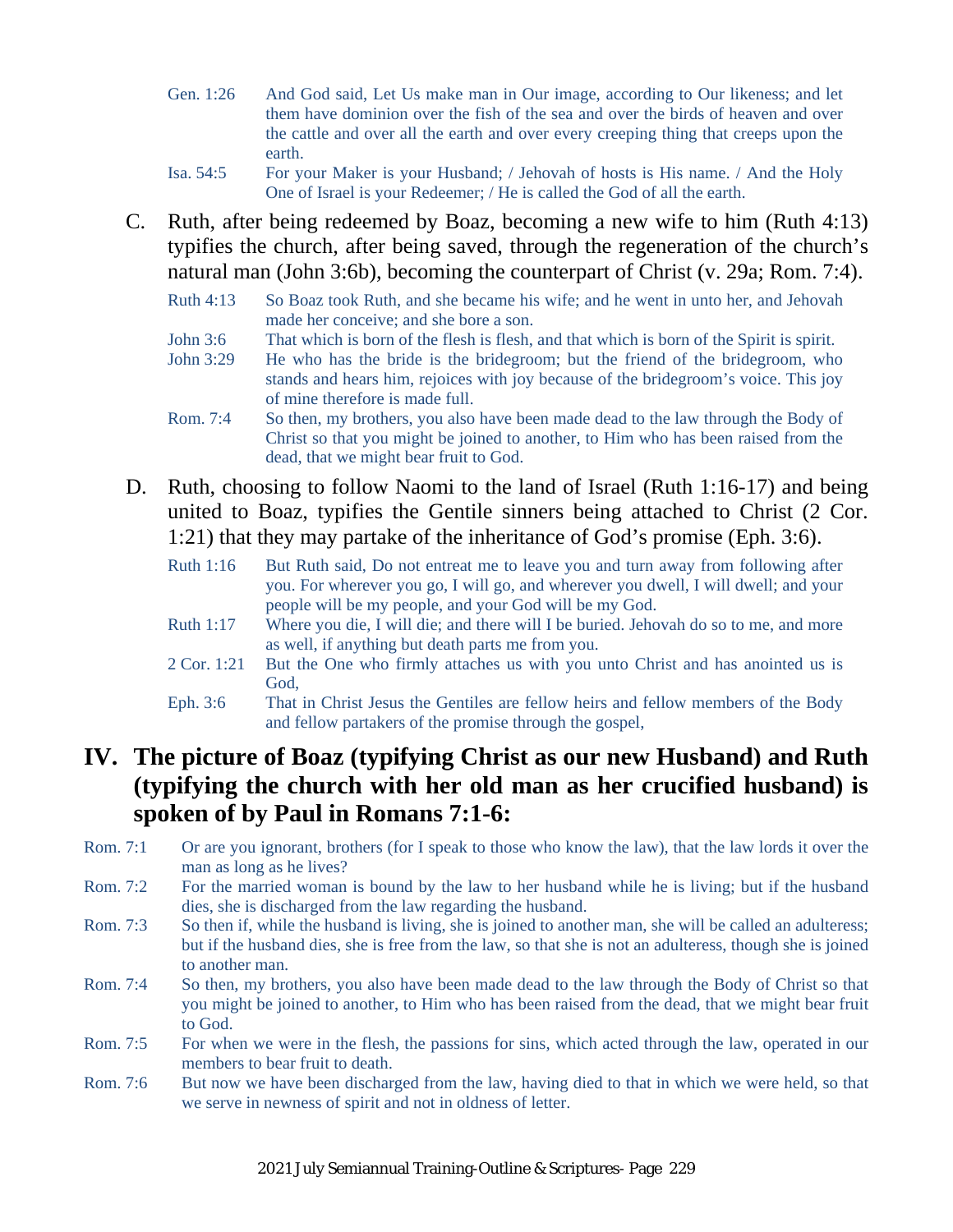A. In God's creation man's original position was that of a wife; Isaiah 54:5 says that God our Maker is our Husband; as a wife to God, we must depend upon Him and take Him as our Head.

Isa. 54:5 For your Maker is your Husband; / Jehovah of hosts is His name. / And the Holy One of Israel is your Redeemer; / He is called the God of all the earth.

- B. When man fell, he took another position, the self-assuming position of the old man (our very being which was created by God but became fallen through sin); the man created by God was a wife, but the fallen man became independent of God and made himself the head as the husband.
- C. Since our old man, who was the old husband, has been crucified with Christ (Rom. 6:6), we are freed from his law (7:2-4) and are joined to the new Husband, Christ, as the ever-living One.
	- Rom. 6:6 Knowing this, that our old man has been crucified with Him in order that the body of sin might be annulled, that we should no longer serve sin as slaves;
	- Rom. 7:2 For the married woman is bound by the law to her husband while he is living; but if the husband dies, she is discharged from the law regarding the husband.
	- Rom. 7:3 So then if, while the husband is living, she is joined to another man, she will be called an adulteress; but if the husband dies, she is free from the law, so that she is not an adulteress, though she is joined to another man.
	- Rom. 7:4 So then, my brothers, you also have been made dead to the law through the Body of Christ so that you might be joined to another, to Him who has been raised from the dead, that we might bear fruit to God.
- D. As believers, we have two statuses:
	- 1.We have our old status as the fallen old man, who left the original position of a wife, dependent on God, and took the self-assuming position of a husband and head, independent of God.
	- 2.We have our new status as the regenerated new man, restored to our original and proper position as the genuine wife to God (Isa. 54:5; 2 Cor. 11:2-3), dependent on Him and taking Him as our Head.
		- Isa. 54:5 For your Maker is your Husband; / Jehovah of hosts is His name. / And the Holy One of Israel is your Redeemer; / He is called the God of all the earth.
		- 2 Cor. 11:2 For I am jealous over you with a jealousy of God; for I betrothed you to one husband to present you as a pure virgin to Christ.
		- 2 Cor. 11:3 But I fear lest somehow, as the serpent deceived Eve by his craftiness, your thoughts would be corrupted from the simplicity and the purity toward Christ.
- E. We no longer have the old status of the husband, for we have been crucified (Gal. 2:20; Rom. 6:6); we now have only the new status of the proper wife, in which we take Christ as our Husband, and should no longer live according to the old man (no longer taking the old man as our husband).
	- Gal. 2:20 I am crucified with Christ; and it is no longer I who live, but it is Christ who lives in me; and the life which I now live in the flesh I live in faith, the faith of the Son of God, who loved me and gave Himself up for me.
	- Rom. 6:6 Knowing this, that our old man has been crucified with Him in order that the body of sin might be annulled, that we should no longer serve sin as slaves;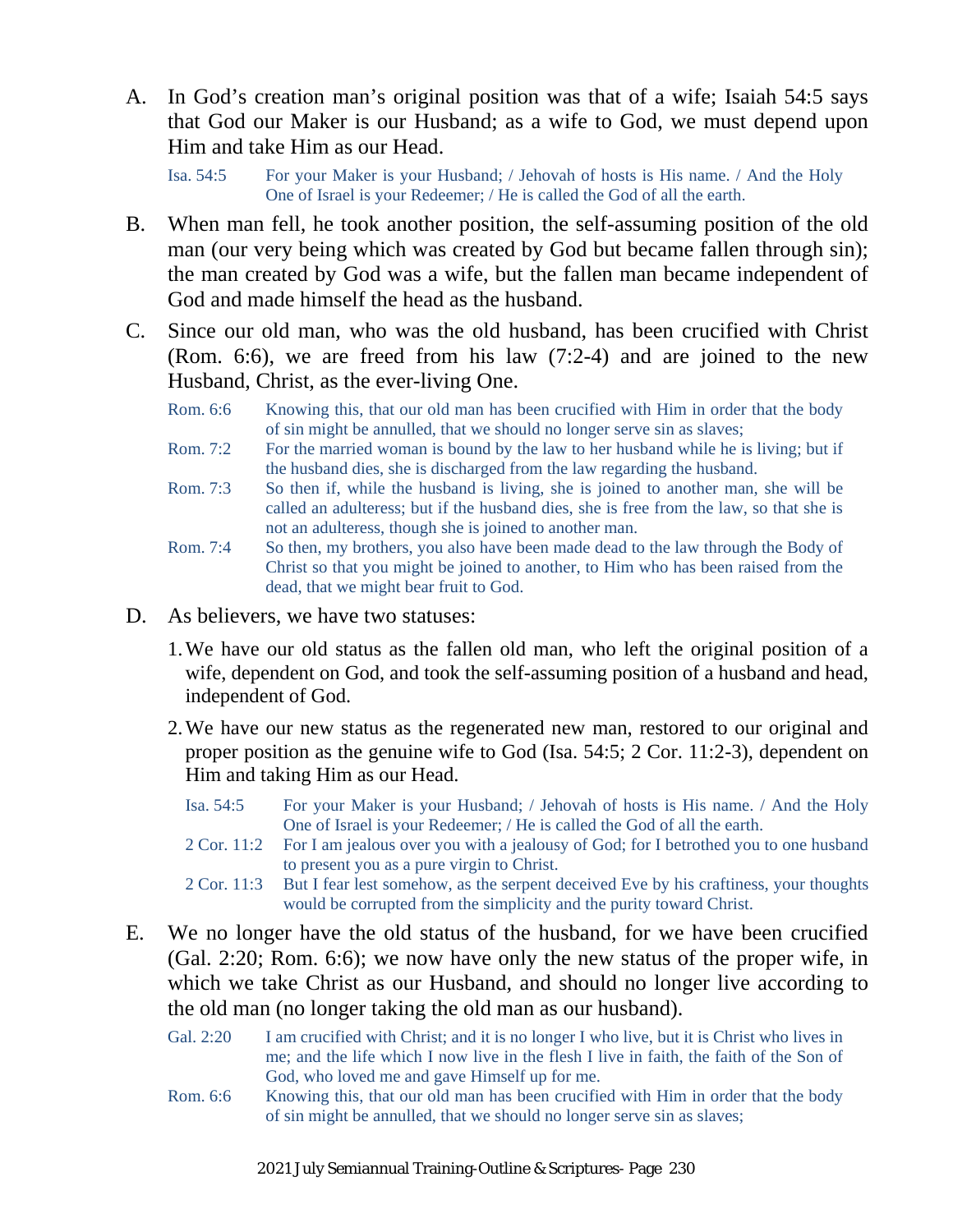- F. In Romans 7:4 Paul puts together a funeral and a wedding; on the one hand, we were buried; on the other hand, we were married; we were made dead according to our old status that we might marry another according to our new status; according to our new status, we marry Him who has been raised from the dead, that we might bear fruit to God.
	- Rom. 7:4 So then, my brothers, you also have been made dead to the law through the Body of Christ so that you might be joined to another, to Him who has been raised from the dead, that we might bear fruit to God.
- G. Our old man, our old husband, has been crucified with Christ, so that we "might be joined to another, to Him who has been raised from the dead, that we might bear fruit to God" (v. 4); this joining indicates that in our new status as a wife, we have an organic union in person, name, life, and existence with Christ in His resurrection.
	- Rom. 7:4 So then, my brothers, you also have been made dead to the law through the Body of Christ so that you might be joined to another, to Him who has been raised from the dead, that we might bear fruit to God.
- H. As the regenerated new man and the wife to Christ, everything we are and do is now related to God, and God is brought forth by us as the fruit, the overflow, of our life; this is in contrast to the fruit born to death (v. 5), which was previously brought forth by us as the old man, the old husband.

Rom. 7:5 For when we were in the flesh, the passions for sins, which acted through the law, operated in our members to bear fruit to death.

I. We are now joined to the resurrected Christ as the life-giving Spirit in our spirit; this is the joining of "the Spirit ...with our spirit" (8:16) as "one spirit" (1 Cor. 6:17):

Rom. 8:16 The Spirit Himself witnesses with our spirit that we are children of God. 1 Cor. 6:17 But he who is joined to the Lord is one spirit.

1.We should have our whole being turned to and set on this joined spirit—Rom. 8:6b.

Rom. 8:16 The Spirit Himself witnesses with our spirit that we are children of God.

- 2.We should also live and walk according to this joined spirit—v. 4.
	- Rom. 8:4 That the righteous requirement of the law might be fulfilled in us, who do not walk according to the flesh but according to the spirit.
- 3.When we thus live in this joined spirit, we can live out the Body of Christ to become the corporate expression of Christ for the glory of the Triune God—Eph. 1:23; 3:21; 1 Cor. 10:31; 1 Pet. 4:11; Rev. 21:10-11.
	- Eph. 1:23 Which is His Body, the fullness of the One who fills all in all.
	- Eph. 3:21 To Him be the glory in the church and in Christ Jesus unto all the generations forever and ever. Amen.
	- 1 Cor. 10:31 Therefore whether you eat or drink, or whatever you do, do all to the glory of God.
	- 1 Pet. 4:11 If anyone speaks, as speaking oracles of God; if anyone ministers, as ministering out of the strength which God supplies; that in all things God may be glorified through Jesus Christ, to whom is the glory and the might forever and ever. Amen.